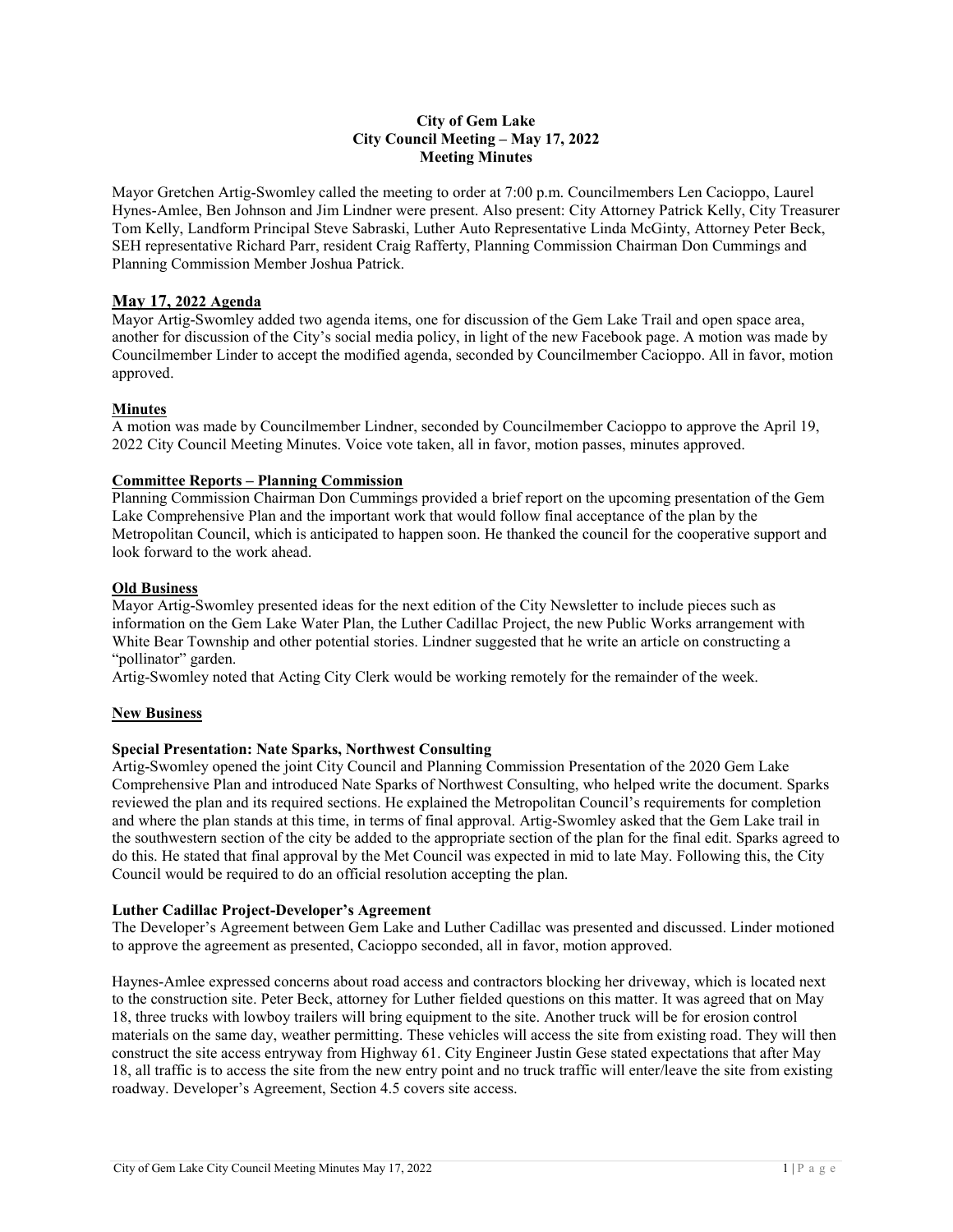The Minnesota Department of Transportation (MNDOT) will approve and issue a permit for site access from Highway 61. Johnson asked if a project may he has is the official project map. Luther representatives stated the map issued on April 26, 2022 is considered the final map.

### **Gem Lake Infrastructure Issues**

# **Water Study/Well Situation Update**

Richard Parr from SEH reviewed the completed draft water plan for Gem Lake, which contained many possible options for serving all, or part, of the City with a municipal water system.

SEH used three priority levels:

- 1) those lots whose private wells exceed Minnesota Department of Health (MDH) health-based guidance levels;
- 2) those wells with contaminants present but below MDH guidance levels; and
- 3) properties adjacent to those with contamination levels. The water plan study considered a sole source water provider, as well as smaller, localized plans, where multiple providers may serve Gem Lake depending on proximity to those water providers. Costs are potentially very high, given the project cost and the limited number of contaminated wells. Justin Gese stated SEH has a department that looks into financing these types of water projects.

Mayor Artig-Swomley suggested holding a public meeting on the planned date of the September council workshop. (September 12) Gese added there should be a preparatory meeting in August to establish the agenda and how the public meeting will be managed. Lindner moved to accept the water plan study seconded by Cacioppo, all in favor, motion approved.

### **Water Gremlin-Draft Report from the Minnesota Department of Health**

MDH's report on Water Gremlin was distributed to the city for comment. Councilmembers all received a copy.

### **Stormwater Discharge and Pipeline License Update – Patrick Kelly**

Attorney Patrick Kelly gave an update on stormwater pipe access discussions with Burlington Northern Santa Fe (BNSF) Railway. Lindner moved seconded by Artig-Swomley directing Kelly to reach out to BNSF in June for a status update. All in favor, motion approved.

## **Septic System Education Program**

Mayor Artig-Swomley reviewed the septic system educational materials that will be posted to the city website. Resident Craig Rafferty asked about the annual septic inspections. Artig-Swomley responded on communications between her and the city septic inspector on expectations, scheduling and communication to residents.

### **Facilities Report Energy Consumption – Jim Lindner**

Lindner provided a report on Heritage Hall energy bills and winter weather data from December, 2021 through February 2022. Electric use is down because of improvements made (lighting retrofits, automation scheduling), but natural gas costs were high due in part to world events and cold temperatures. Motion by Johnson, second by Cacioppo to accept Lindner's report. All in favor, motion approved.

### **Park and Trail Discussion**

Mayor Artig-Swomley will get a cost estimate for another park bench. Motion for her to proceed by Lindner, second by Cacioppo. All in favor, motion approved. Discussion then turned to the use of park and trail dedication funds. Attorney Kelly offered an update on a current court case regarding the legality of cities requiring such fund from developers for commercial land. Case is still pending in the court system.

Don Cumming stated several Villas residents and the home owner's association are willing to help maintain the trail and plantings. Cacioppo discussed the trees planted by the Tree Trust. Some trees may be dead. Tree Trust is following up on the status of the trees they planted.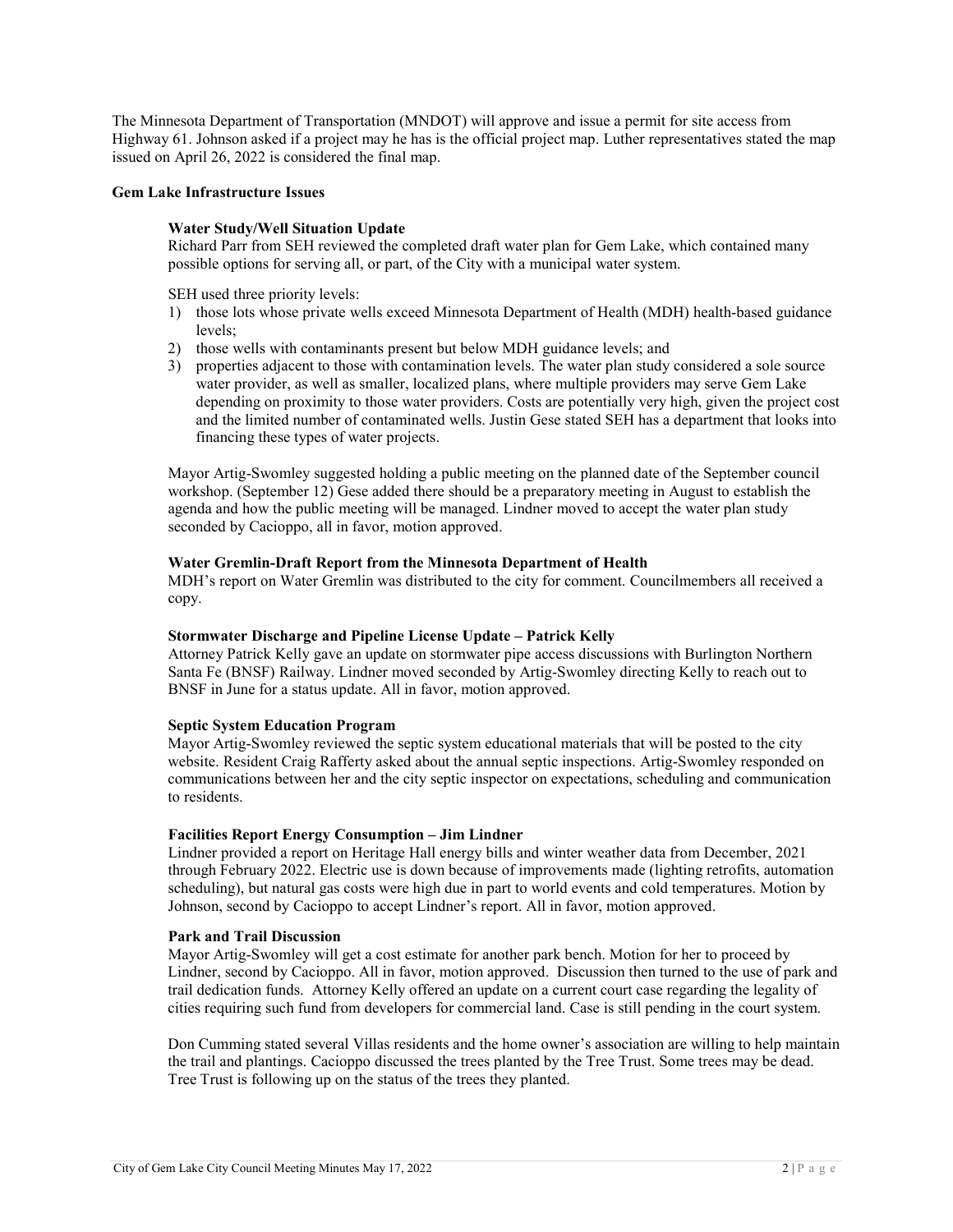## **Internal Management**

# **League of Minnesota Cities Training Program**

Mayor Artig-Swomley and Acting City Clerk Melissa Lawrence attended League of Minnesota Cities Training last month and found it very beneficial. Data practices and records management are primary topics for Gem Lake in the year ahead. Lawrence is embarking on a long-term look at the City's record management, in order to standardize and improve the way the City keeps records, discards older records and seeks out ways to make things easier to locate at Heritage Hall. Data practices training is available online for council members. It is brief but effective training and comes highly recommended. Council members should contact Lawrence to register.

# **City-Wide Clean Up Event May 21 Planning**

The City will be holding a city-wide clean-up event on Saturday May 21, 2022 from 9:00 a.m. – Noon. The City will supply those who come to participate with industrial strength garbage bags. These trash bags can be dropped off in the Heritage Hall parking lot at the conclusion of the event. At noon, hotdogs, chips and soda will be served to celebrate the conclusion of the event. Mayor Artig-Swomley stated that the food has been purchased for an estimated four dozen participants. She asked for volunteers to help with the food service.

The Trash to Treasure part of the event will involve residents placing unwanted items at the end of their driveways in order to re-purpose them into someone else's home. It was a popular event in the past and she hoped it would be again.

## **Discussion of County Road E Corridor Study**

Johnson gave an update on the County Road E corridor study group. He asked how Gem Lake might transfer budget money from various accounts to cover participation costs. Each city in the study was asked to contribute \$6,000. Tom Kelly explained various transfer options. Motion by Lindner second by Johnson to begin participating with this group by making the \$6,000 payment. All voted favor, motion approved.

### **Public Works and White Bear Township Rate Discussion**

A rate structure for public works duties performed by White Bear Township for the City of Gem Lake was agreed to by resolution at the last council meeting. Mayor Artig-Swomley provided an update on discussion with the Township on the mechanics of the working relationship. They will perform all public works services for the City as of June 1, 2022, including routine, emergency and other special services. The Township voted to approve the move at the board meeting this week. They agreed to a new Joint Powers Agreement covering this relationship that was drafted by Attorney Patrick Kelly. Lindner made a motion to approve this JPA, Hynes-Amlee seconded, all favor, motion approved.

### **Charitable Gambling Donations**

# **Resolution #2022-011 May 2022 Donation to White Bear Lake Area Food Shelf**

The City of Gem Lake requested a donation in the amount of \$1000 to the White Bear Lake Area Food Shelf.

The motion for adoption of the Resolution was introduced by Lindner and seconded by Cacioppo. All in favor, motion approved.

# **Resolution #2022-012April 2022 Donation to Scholarship Fund Applicant**

The City of Gem Lake requested a donation in the amount of \$1000 for an approved application for recent graduate Jake Tangwall for post-secondary education purposes as part of the Gem Lake Scholarship program.

The motion for adoption of the Resolution was introduced by Lindner and seconded by Cacioppo. All in favor, motion approved.